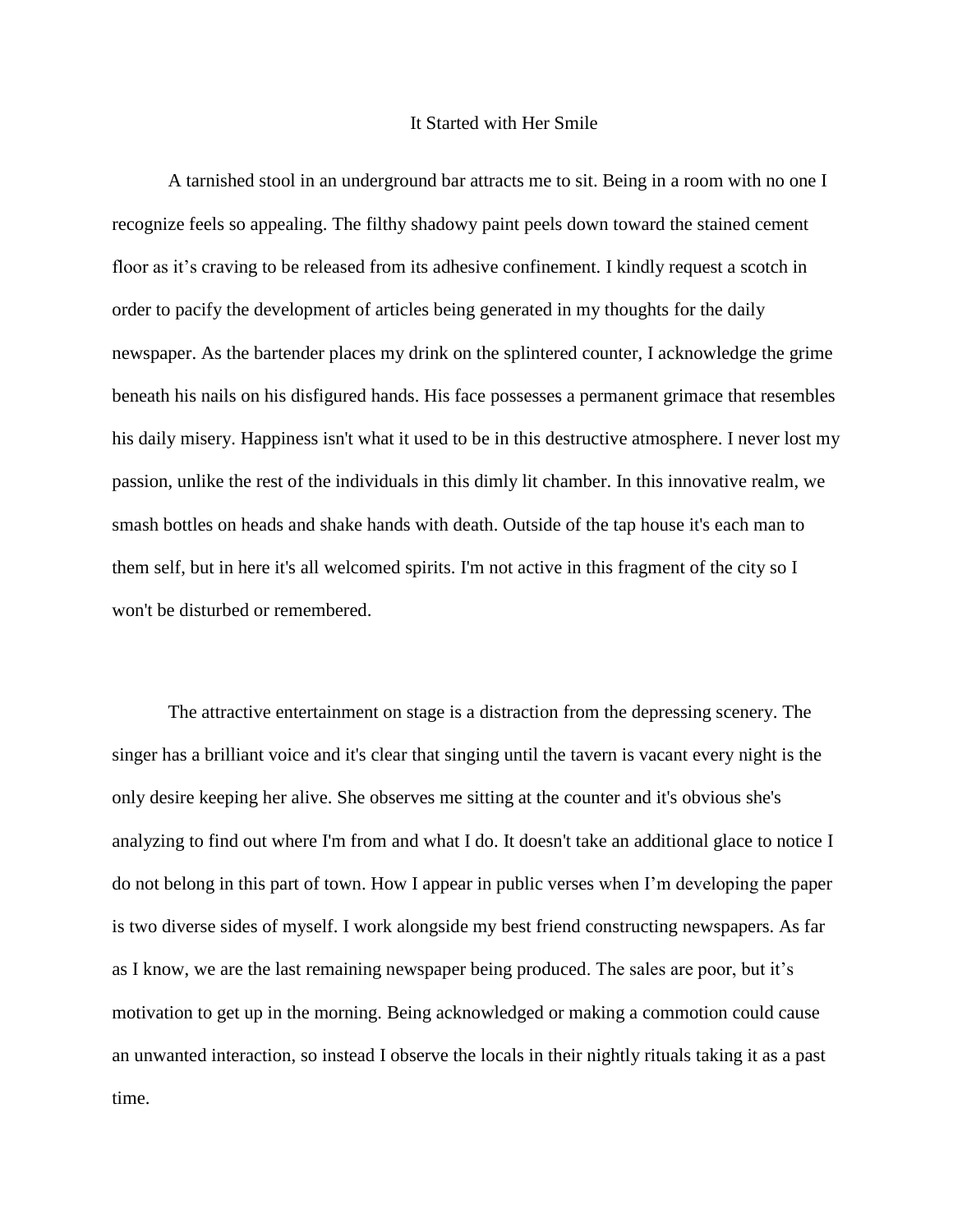I notice a young woman in a cracked murky leather coat that blends in well with the shadows. There is no hesitation that this woman is contrasting from the others that dwell here. It must be her hypnotizing smile; I believed I would never see another smile again. She rises up from the tarnished table behind me and strolls over to the vocalist and whispers softly in her ear. Her straight and lengthy jet black hair glistens in the limelight of the stage. She sat back down at the table with her friends and they giggled loudly. I could feel the scotch taking its toll and I begin to notice that the other bar dwellers are growing agitated of the obnoxious young adults. The adults at this particular table appear to act like they do not care what the others think of their behavior. I can't help but to continue rotating around to catch a better look of the captivating lady.

I take the opportunity to turn once again, only to catch her deep ocean blue eyes locking with mine. She has caught me in the act of gawking, so I rapidly turn back around. I'm as stiff as the drink in my hand and can sense my face throbbing as the room felt abruptly hotter. It felt as if her gaze left me branded. The embarrassment of being detected by such a magnificent wonder of the world has me preparing ways to terminate myself as swiftly as possible. In the middle of a careless adrenaline influenced resolution, I turn around once again and lift off the stool, only to find myself smashing into the girl's chest. I'm paralyzed and gawking at her once again with my jaw on the ground. She's just watching me with that damned smile again. I break out of my trance to look past her, only to see her supporters turned around and snickering at what just took place. I stumble over words trying to form a sentence, but I'm helplessly swooning over this tall woman.

She tells the bartender to order two more drinks for us. Somehow, she hasn't broken eye contact or removed the beaming smile on her face. I hear the contact of the two newly filled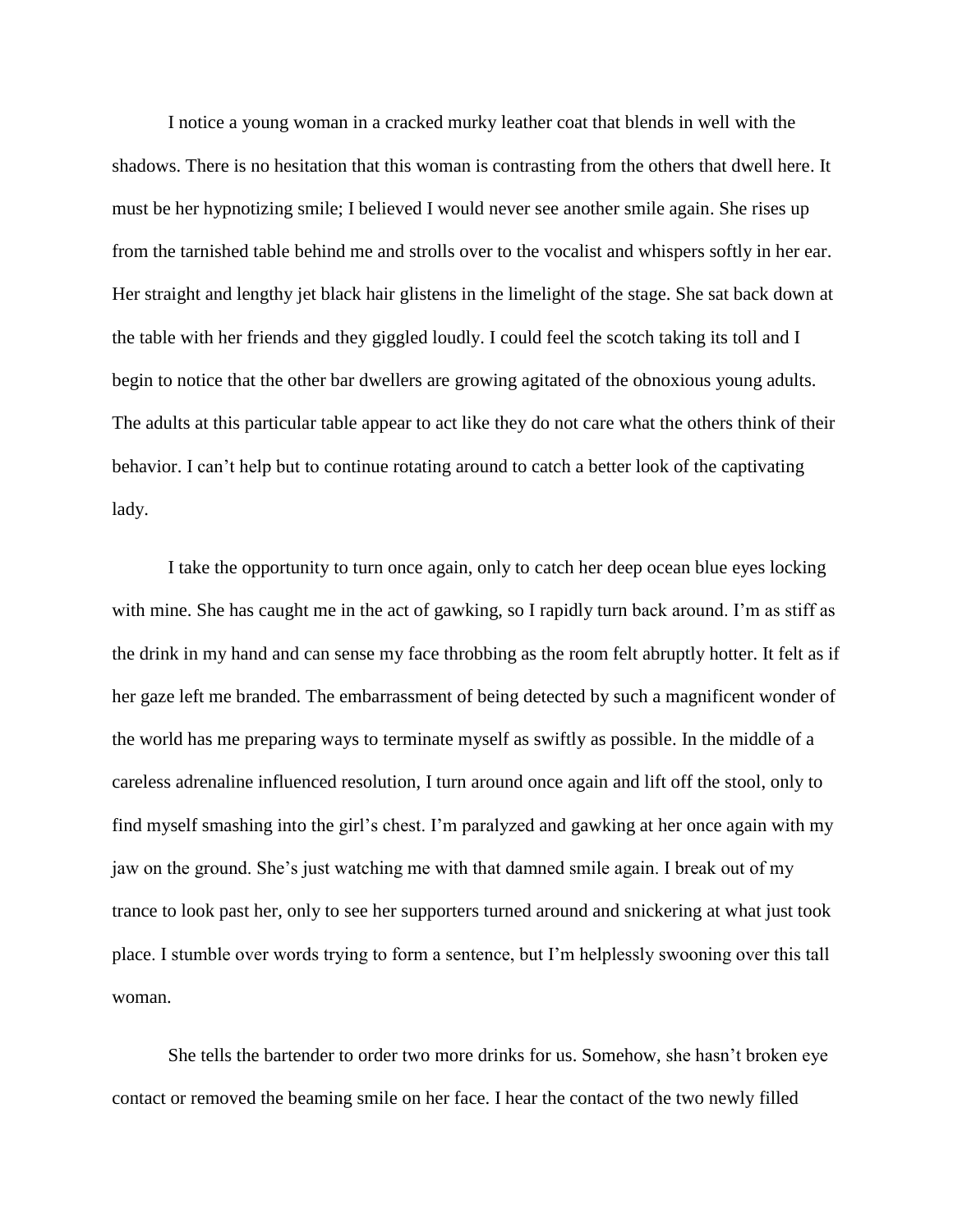glasses striking the timber bar behind me and yet I still can't turn away from her gaze. She extends her lengthy arms on either side of me to reach for the glasses, closing the gap amongst us even more. With an intimidating hoarse voice, she invites me back to her table. I feel a squeak leave my mouth and I nod my head excitedly.

 Hours past as I become acquainted to everyone at the table. I discover the mysterious woman's name is Rose. Rose speaks enthusiastically about their impressive strategy to leave the city and freelance without regulations and authority. It sounds like an impossible fantasy, but one I unceasingly desired. As the evening passes, I can't help but fall for Rose. This lady is an adventurer, risk taker, and rebel. She has all the characteristics I wished I had the nerve to be and maybe that's why I'm so fascinated. She asks me if I would like to be her companion and join her in leaving town with her friends. Never have I been offered a future with somebody such as her, or been given a chance to follow my heart. She looks at me with her glistening royal blue eyes and signature smile, patiently awaiting my answer. I tumble into her enchantment and seal the deal with a returning smile.

 One significant detail of news she overlooked to declare sooner was that they are in preparation to leave town this dawn. Rose states to meet her back in the bar at daylight with everything I wish to take with me. She requests a hefty amount of currency for supplies and I can't help but to fall under her spell again with her smile. I withdraw the requested amount of money for her needs, but am practically heartbroken to part with such a sum. We say our goodbyes and she seals her promise of gathering back at the bar with a kiss. As I sprint in the radiant illumination of the moon, I recap the inconceivable actions that transpired. The spectacular atmosphere is flourishing with a furious fire shining bright. I'm bursting with plentiful anticipation and wearing a smile I haven't worn in ages.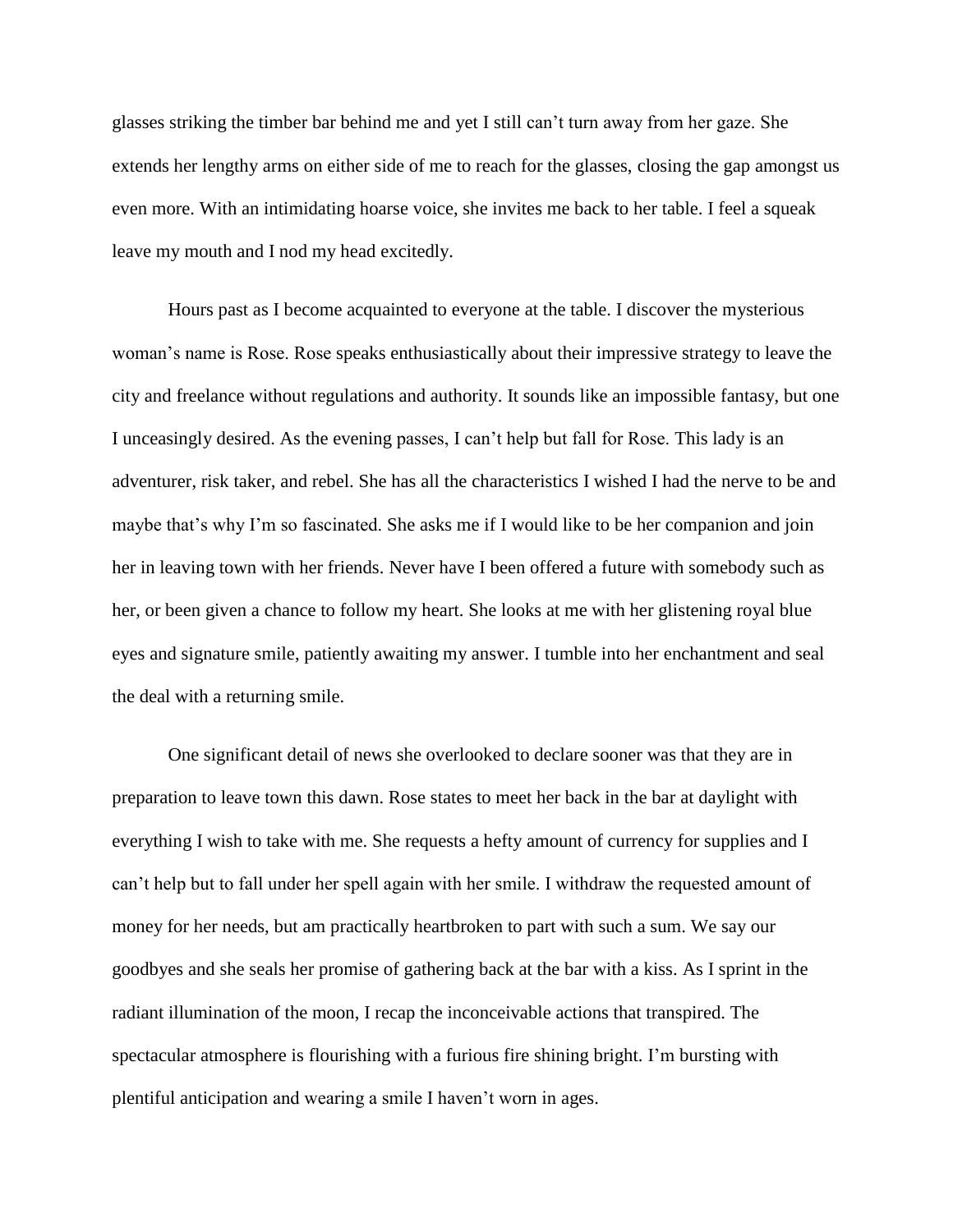I erupt through the icy metallic door of my house and jump onto my best friend to wake her up. As irritated as she appears, she correspondingly seems pleasantly surprised to see me so cheerful. She gets completely caught up on what transpired at the bar and acts joyful for me, but troubled in my judgment to abandon everything for this woman I hardly know. I can't help but confess that she is accurate in a sense, but there's no way I can discard an inconceivable opportunity like this. Like a best friend does, she advises me not to trust this lady and the proposition is too good to be genuine. Despite what she articulates, I continue filling my backpack with necessities. We embrace and say our farewells outside the house.

 With a bloated backpack over my shoulders, I dash back to the bar as the blushing sun is starting to rise. When I get to the exterior of the bar, not one person is to be seen and the neon decorations outside the bar are no longer buzzing with color. With slight disappointment, I come to the conclusion that Rose and her associates must be running late if they aren't here yet. I stroll inside to see the bartender alone in the uninhabited room and sweeping the abandoned litter at the table I was sitting at previously. He gives me an aggravated expression that exposed his displeasure to see me return.

I ask the bartender if he recalls seeing any of the individuals who sat with me after I left, but instead he proceeds to convey what truly transpired once I left. He clarifies that once I left, the tall woman came back inside to chat with his singer and proceeded to influence her to quit and leave with her immediately. She then informed him that I was to pay for their bill and then she headed for the city entrance with the vocalist at her hip. Rose again failed to enlighten me that she was planning on inviting an additional woman on our expedition.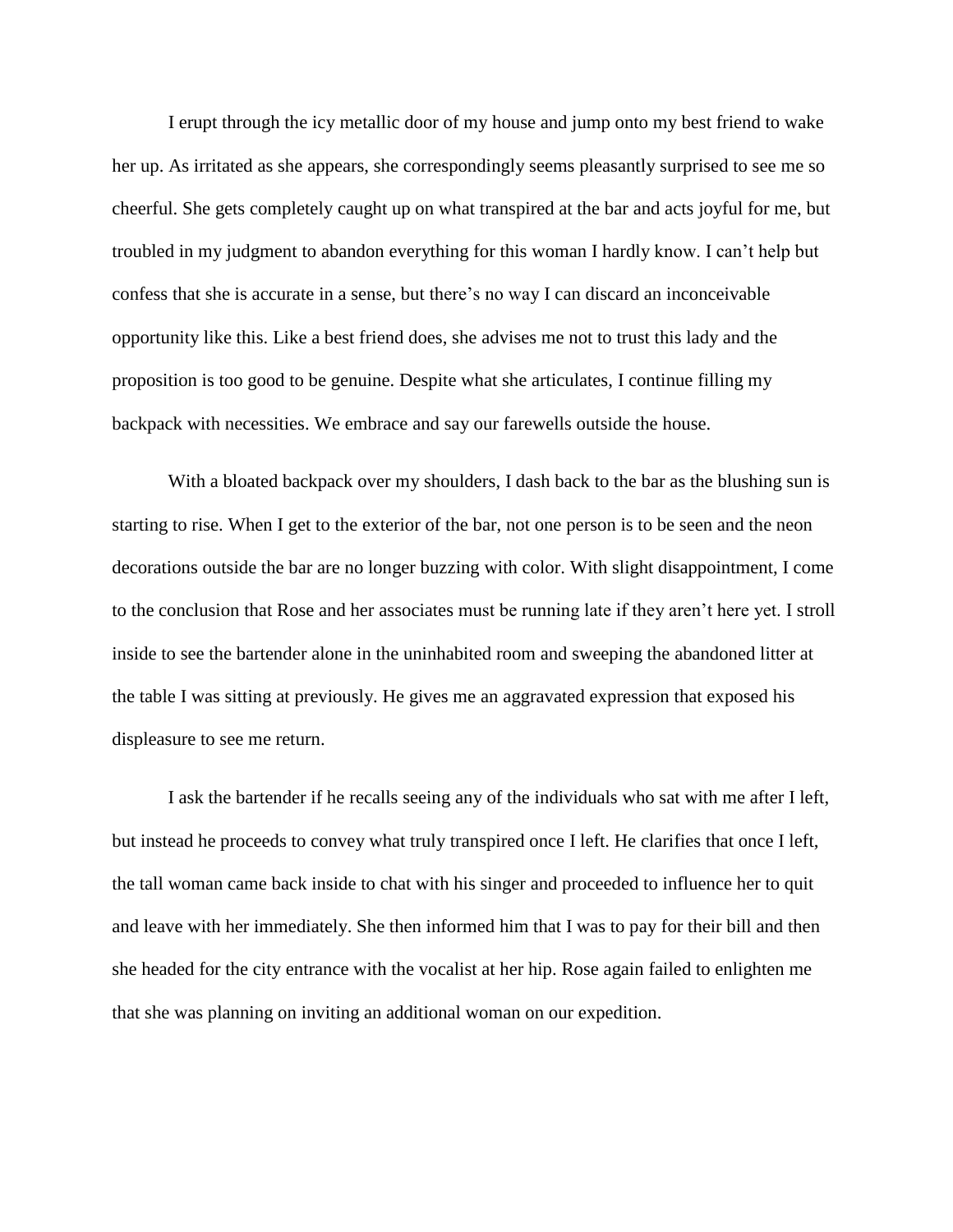Arriving at the gate, I frantically look around every building to find my absent acquaintance. I resort to questioning the guards if they observed a crowd pass through recently. It appears they have no recollection of any common civilians passing through except the typical traders traveling to the next town over. As I ask additional questions, it is evident that I have become an annoyance to them. They begin to dismiss me from their presence, but stop midsentence when I reference the tavern entertainer. He demands me to tell him everything I know about her and the criminals that she was with. I wear a puzzled look and attempt to describe Rose for there must be some sort of mix up. In no way he is talking about my sweet Rose. He assures me we are speaking of the same lady and I can't believe what I'm hearing. The guards at the gateway explain that Rose and her companions are a gang of con artists and thieves with a price on their heads. I was only the latest victim of her wicked scheme, but with that face I would fall prey to her again without thinking twice.

With the remaining dignity I have left, I make my way back home. I dread having to express the bad news to my housemate. I stand at the front entrance with no motivation to open it. My shadow silhouette, created by the golden climbing sun behind me, reminds me of my faults. As I stretch out toward the door, it swings wide open and I find myself face to face with my best friend. She embraces me and I could see tears on her face. While struggling to breathe, she expresses to me that she was going out to see if I had departed and to attempt to influence me not to leave. I tell her I'm not leaving and to go inside so I can clarify everything. Her reaction to the truth of Rose is equivalent to mine when I found out.

Together, we invent a strategy for revenge and to prevent another innocent from falling prey to her again. Rose won't get away with stealing and lying in this region any longer. I vow to myself to write every day for the paper and distribute it out as far as possible. Our mission is to